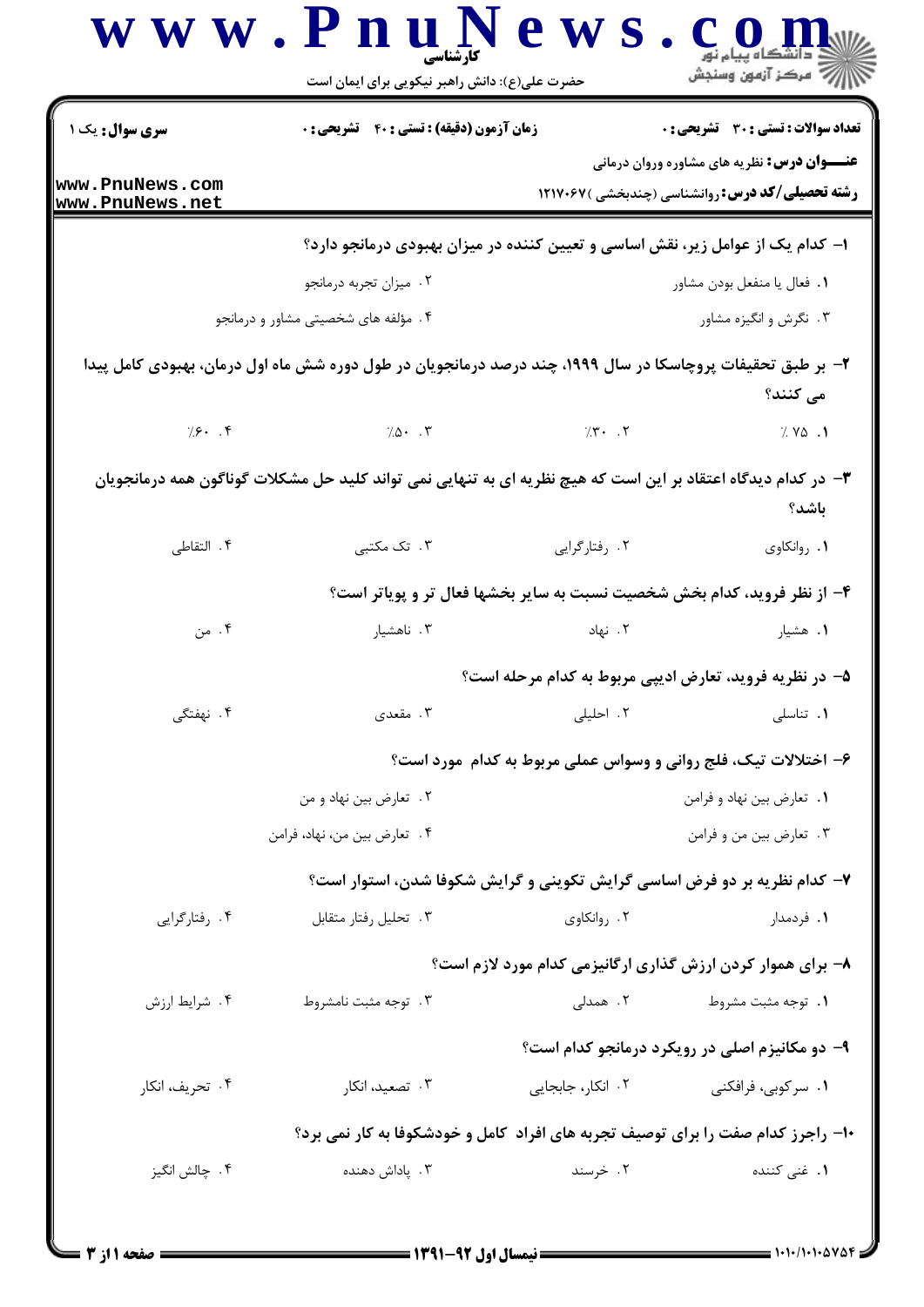|                                      | کار شناسے<br>حضرت علی(ع): دانش راهبر نیکویی برای ایمان است |                                                                              | د دانشگاه پیام نور<br>سنجش آزمون وسنجش                                                                       |
|--------------------------------------|------------------------------------------------------------|------------------------------------------------------------------------------|--------------------------------------------------------------------------------------------------------------|
| <b>سری سوال : ۱ یک</b>               | زمان آزمون (دقیقه) : تستی : ۴۰٪ تشریحی : ۰                 |                                                                              | <b>تعداد سوالات : تستی : 30 ٪ تشریحی : 0</b>                                                                 |
| www.PnuNews.com<br>www.PnuNews.net   |                                                            |                                                                              | <b>عنـــوان درس:</b> نظریه های مشاوره وروان درمانی<br><b>رشته تحصیلی/کد درس: روانشناسی (چندبخشی )۱۲۱۷۰۶۷</b> |
|                                      |                                                            | 11– کدام نظریه پرداز بر یادگیری خود انگیخته معتقد است؟                       |                                                                                                              |
| ۰۴ فرانکل                            | ۰۳ برن                                                     | ۰۲ راجرز                                                                     | ٠١. اليس                                                                                                     |
|                                      |                                                            |                                                                              | 1۲– از نظر فرانکل، اساسی ترین رنج آدمی کدام است؟                                                             |
| ۰۴ ناهشیاری غریزی                    | ۰۳ ناهشیاری معنوی                                          | ٢. اضطراب                                                                    | ۱. مرگ                                                                                                       |
|                                      |                                                            | ۱۳– در درمان اختلالات اضطرابی و ترس های اجتماعی از کدام مورد استفاده می شود؟ |                                                                                                              |
|                                      | ۰۲ بازتاب زدایی                                            |                                                                              | ۰۱ تعدیل نگرش                                                                                                |
|                                      | ۰۴ قصد متناقض                                              |                                                                              | ۰۳ تعلیم حساسیت به معنا                                                                                      |
|                                      |                                                            | ۱۴– در نظریه فرانکل، تحقق معنا در زندگی از طریق کدام مورد امکان پذیر است؟    |                                                                                                              |
| ۰۴ ناکامی وجودی                      | ۰۳ خود اعتلایی                                             | ۰۲ روان رنجوري عقلي                                                          | ١. جنبه های تجربی                                                                                            |
|                                      |                                                            | ۱۵– هدف کدام روش درمانی، توقف حلقه معیوب روان رنجور، بیمار است؟              |                                                                                                              |
| ۰۴ بازتاب زدایی                      | ۰۳ قصد متناقض                                              | ۰۲ تعدیل نگرش                                                                | ۰۱ تعلیم حساسیت                                                                                              |
|                                      |                                                            | ۱۶- در کدام نظریه، بر زمان حال و آگاهی از خود و دیگران تأکید می شود؟         |                                                                                                              |
| ۰۴ تحلیل رفتاری                      | ۰۳ معنا درمانی                                             | ٢. گشتالت درمانی                                                             | ٠١. روان تحليلي                                                                                              |
|                                      |                                                            |                                                                              | ۱۷– ″گشتالت درمانی ″ مربوط به کدام نظریه پرداز است؟                                                          |
| ۰۴ فرانکل                            | ۰۳ بک                                                      | ۰۲ برن                                                                       | ۰۱ پرلز                                                                                                      |
|                                      |                                                            | ۱۸– در نظریه گشتالت درمانی، "طفره" به کدام مورد دلالت می کند؟                |                                                                                                              |
| ۲ . انجام کار مورد علاقه توسط دیگران |                                                            |                                                                              | 1. اجتناب غير مستقيم از تماس                                                                                 |
|                                      | ۰۴ پذیرش نظر دیگران بدون بررسی                             |                                                                              | ۰۳ رد و عدم قبول خصوصیات خود                                                                                 |
|                                      |                                                            | ۱۹- منطقه غیر نظامی سازمان روانی در نظریه گشتالت درمانی، کدام است؟           |                                                                                                              |
| ۰۴ هیجانات مثبت                      | ۰۳ وضعیت ناتمام                                            | ٠٢ تعصبات                                                                    | ۰۱ هشیاری                                                                                                    |
|                                      |                                                            | <b>۲۰</b> - کدام مورد بر پایه اصل " انتظار مصیبت" عمل می کند؟                |                                                                                                              |
| ۰۴ فريب                              | ۰۳ بن بست                                                  | ۰۲ هراس                                                                      | ۰۱ تلقین                                                                                                     |
|                                      |                                                            | 21- کدام مورد جزء نظریه پردازان شناختی محسوب نمی شوند؟                       |                                                                                                              |
| ۰۴ برن                               | ۰۳ بندورا                                                  | ۰۲ سلیگمن                                                                    | ٠١. مايكل بام                                                                                                |
|                                      |                                                            |                                                                              |                                                                                                              |